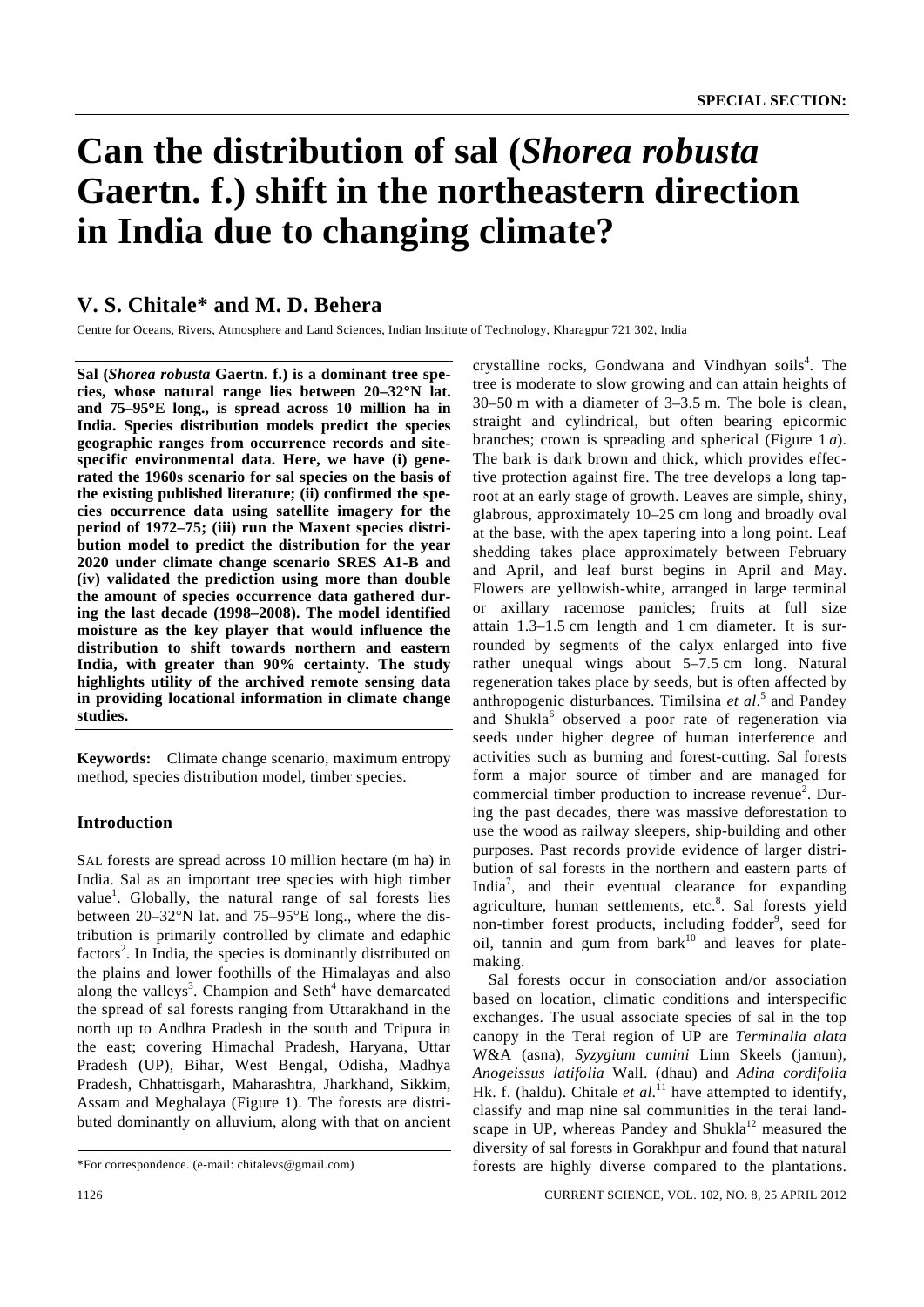

**Figure 1.** Spatial distribution of *Shorea robusta* Gaertn. f. in India. Information of 1961–62 overlaid on satellite imageries during 1972–75: (Inset) *a*, Field photograph showing sal mixed forest in the Katarniaghat Wildlife Sanctuary, Uttar Pradesh; *b*, Sal plantation conserved by local villagers and forest department near Kharagpur, West Bengal.

Singh and Kushwaha<sup>13</sup> studied the phenology of the sal forests in Sonbhadra District, UP and highlighted the adaptability of the species. Gautam *et al*. 14 assessed the critical loads in sal forests in Doon valley. Although various researchers have attempted to study the sal forests, only few of the studies have utilized advanced geospatial tools and techniques. Satellite data serves as an important tool in mapping and monitoring of forests due to its low cost, easy availability, better temporal and spatial resolution that ultimately minimizes the time and cost of field-based surveys. Recently, medium resolution archive satellite data has given a boost to remote sensingbased studies due to free availability<sup>15</sup>.

 Climate has significant influence on the distribution, structure and ecology of the forests<sup>16–18</sup>. It is evident from the projections of global models that as a result of changes in temperature, precipitation and soil moisture availability due to increase in greenhouse gases, majority of the forests will undergo shifts. Certain climatic regimes are associated with particular plant functional types<sup>19–22</sup>, hence it is reasonable to assume that changes in climate would alter the distribution pattern and composition of

(SDMs) dealing with presence only data, were proven to be advantageous over the methods considering presence/ absence data<sup>39,40</sup>. Maximum entropy method is a generalpurpose machine learning method with a simple and precise mathematical formulation. Maxent is a bioclimatic model which deals with presence only data and has a number of aspects that make it well-suited for species distribution modelling<sup>40</sup>. Various researchers have implemented Maxent to predicting the species distribution of endangered and threatened species. Phillips *et al*. 40 implemented the Maxent model to predict the distribution of *Bradypus variegatus* and *Microryzomys minutus* in Andes mountains, whereas Kumar *et al.*41 predicted the distribution of threatened and endangered tree species, *Canacomyrica monticola* in New Caledonia.

forest ecosystems. The Maxent species distribution models

 Recent studies have been conducted to assess the impacts of climate change on forests in India, which cover approximately 21% of the total geographical area of the country23–25. Ravindranath *et al*. 25 showed that 77% and 68% of the forested grids in India are likely to experience shift in forest types for climate change under A2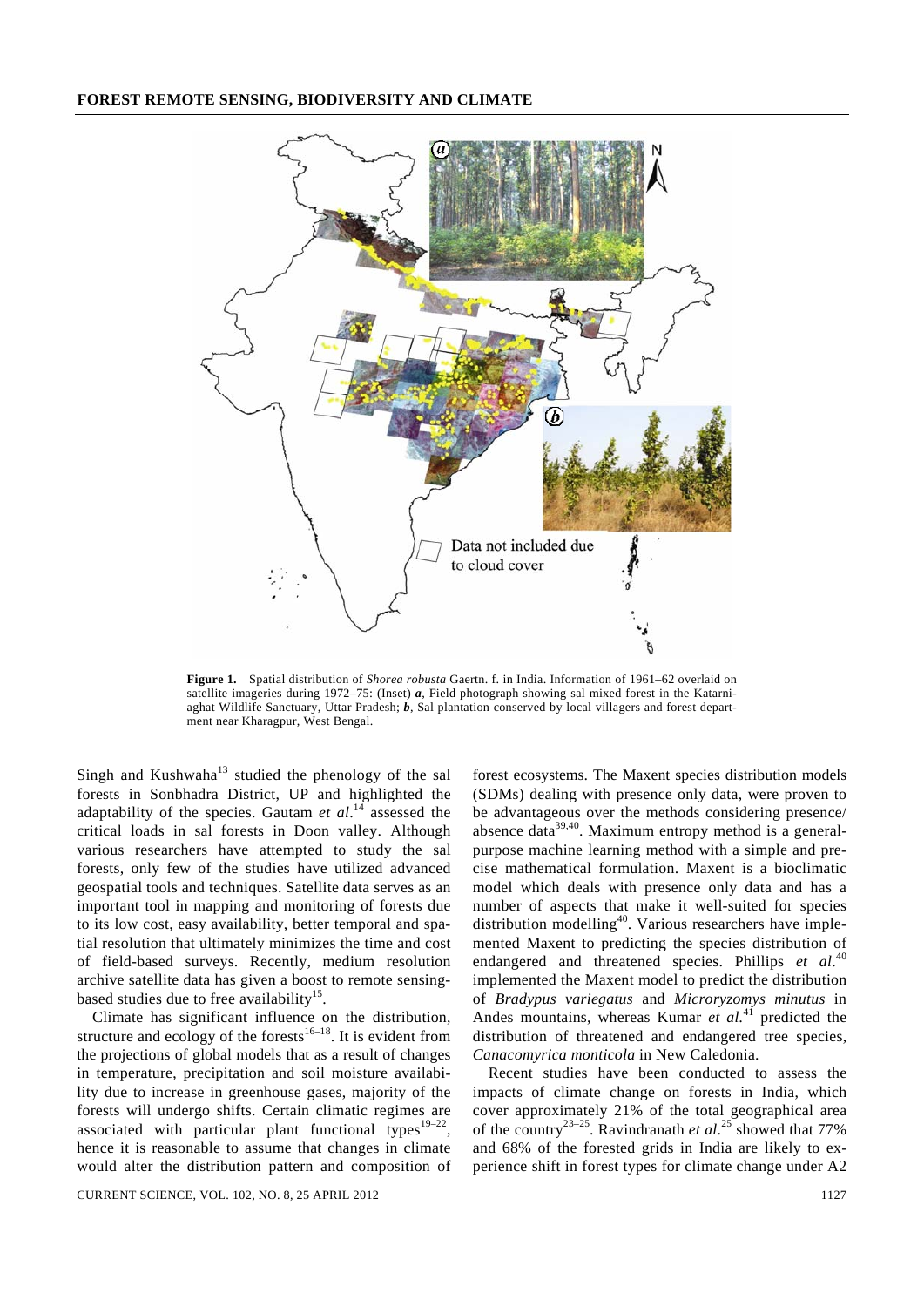| Activity                                                                                         | Steps                                                                                                                                                                              | Output                                                                                                                              |
|--------------------------------------------------------------------------------------------------|------------------------------------------------------------------------------------------------------------------------------------------------------------------------------------|-------------------------------------------------------------------------------------------------------------------------------------|
| Distribution of sal (Shorea robusta Gaertn.<br>f.) forests with respect to the 1960s<br>scenario | Gathering occurrence from Champion and Seth <sup>4</sup><br>(Table 2)                                                                                                              | Confirmation of locational information<br>of the target species from satellite data<br>$(1972 - 1975)$                              |
| Distribution of sal for the year 2020<br>(SRES A1-B scenario)                                    | Species distribution of sal in India using maximum<br>entropy (Maxent) model                                                                                                       | Map with probable distribution of sal species                                                                                       |
| Validation of model prediction using field<br>distribution points                                | GPS-based locations from 'Biodiversity characteriza- From a practical point of view, the field sam-<br>tion at landscape level' project gathered during<br>1998–2008 were utilized | pling locations serve as the best alternative<br>to judge if the prediction holds good till<br>date and at what level of confidence |
| Analysis of prediction scenario                                                                  | Analysing the training and testing gain; and area<br>under curve                                                                                                                   | The predicted change scenario in distribution<br>pattern in India during 60 years<br>$(1960 - 2020)$                                |
| Sensitivity analysis for predictor variables<br>used in the Maxent model                         | Analysing the role of each environmental variable in<br>predicting the species distribution in India                                                                               | Contribution of each environmental factor and<br>the crucial ones were identified                                                   |

**Table 1.** Methodological steps

and B2 scenarios respectively, whereas Chaturvedi *et al*. 26 concluded that 39% and 34% of the forested grids in India are likely to experience shift in forest types under A2 and B2 scenarios respectively, by the end of this century. Few other studies indicated moderate to large-scale shifts in vegetation types with implications for forest dieback and biodiversity<sup>27,28</sup>. Although studies have indicated the potential impacts of climate change on forests in India, they suffer from limitations such as most of them had coarse resolution of model output, limited capability in categorization of plant functional types and only a few were able to capture the shifts at species level. Due to global warming by  $1-2$ °C, most ecosystems and landscapes will be altered through changes in species composition, biodiversity and productivity<sup>29</sup> and would exhibit peculiar patterns of distribution. Thus, assessing the likely impacts of projected climate change on forests, particularly at the species level, is the need of the hour. The concern has resulted in an immediate action for formulation of SDMs to predict the fate of vulnerable species under future climate scenarios. SDMs that incorporate future climate predictions are a popular way to address the questions concerning the distribution of the species. Predictive modelling of species distribution represents an important tool in biogeography, ecology and biodiversity studies $^{30,31}$ . SDMs attempt to predict the species geographic ranges from occurrence (presence only or presence/absence) records and site-specific environmental data $32-34$ . Recently, majority of the studies have been conducted to predict the probable distribution of shrub or herb species as the shifts would be more evident in these cases, but only few studies have been attempted for tree species, which are an important source of timber wood $35-37$ .

 The present study attempts to assess the changes in distribution pattern of sal in India, based on maximum entropy (Maxent) model with presence only data of the 1960s for SRES A1-B scenario for the year 2020. The species was selected due to its economic importance, ecological significance and dominance as a top canopy species. Although sal forests can survive in cooler and warmer temperatures, it would be difficult to modify the phenological cycle to maintain the semi-evergreen habit under temperature rise during future years. The forests would tend to shift to suitable areas to maintain the survival rate and proper growth. The study area is situated between 08°N and 38°N lat. and 66°E and 100°E long. and covers an area of approximately 329 m ha. India experiences four distinct monsoonal periods, viz. southwest (SW) summer monsoon (June–August), northeast (NE) winter monsoon (December–February), spring (March–May) and autumn (September–November) $^{38}$ . The large spatial variability in monsoonal activity is the main reason for diverse vegetation types across the country. Here, we have utilized the archive data of Landsat MSS (Multispectral scanner) for 1972–75 to identify the sal species locations based on the information collected (Tables 1 and  $2)^4$ . A nation-wide study on 'Biodiversity characterization and landscape level' and the generated database provide prospects for further ecological and biodiversity studies<sup>16</sup>. The field sampling carried out during the execution of the project in last decade (1999– 2009) provided 2040 locations for the occurrence of sal species in India, which were utilized for validation of species distribution predicted by the Maxent model for the year 2020. The prediction scenario was analysed with respect to the environmental variables and the level of confidence (Table 1).

#### **Model parameterization**

#### *Target species and occurrence data*

One thousand and four occurrence points of sal species with respect to 1960s were generated<sup>4</sup> and supplemented by satellite image-based identification and confirmation (Figure 1). Table 1 provides the details of the steps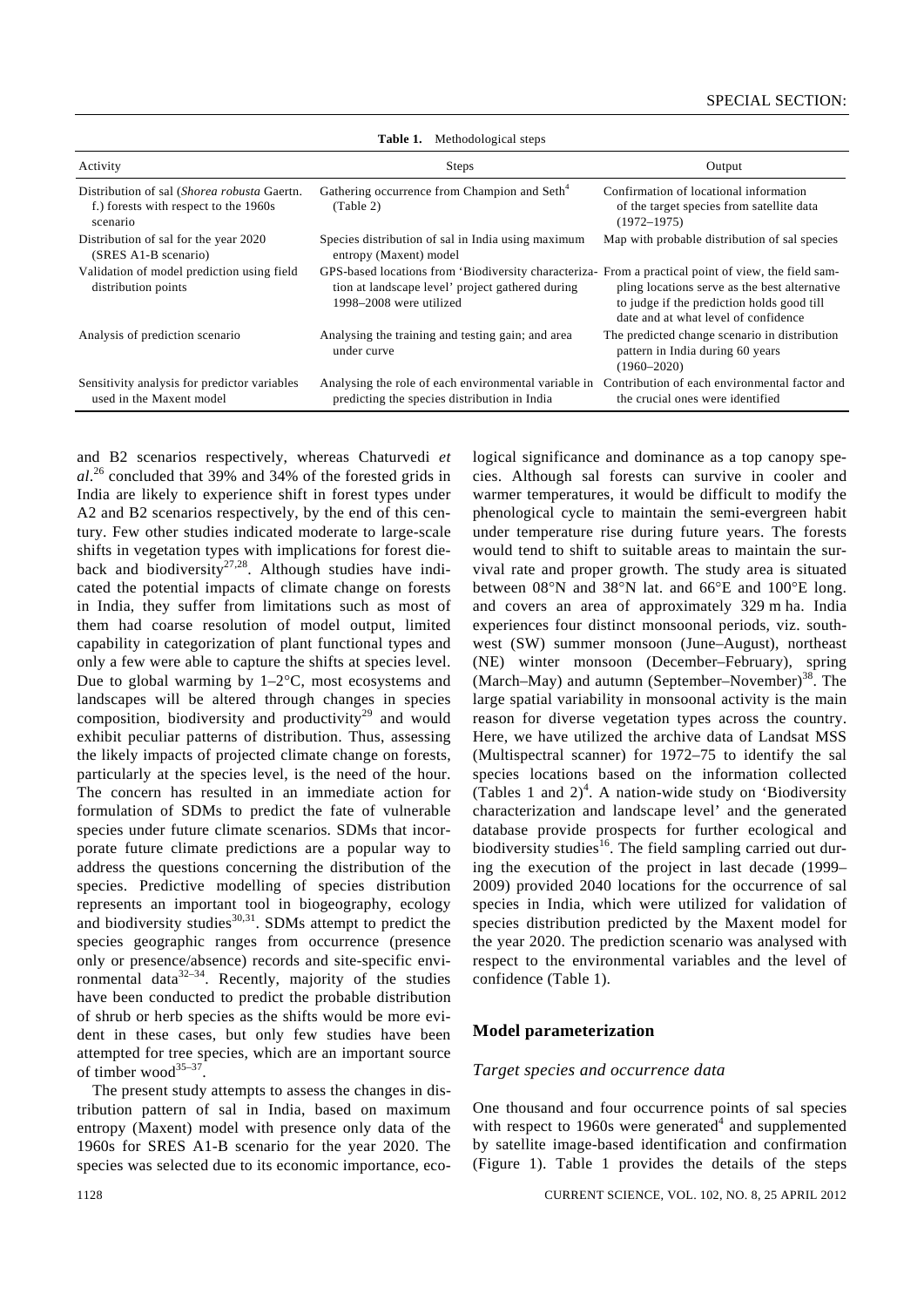followed. Criteria-based selection was implemented to select the target/indicator species. The criteria were based on economic importance, local uses, climate adaptability and the distributional dominance of the species.

# *Predictor variables*

The variables were chosen based on their ecological relevance to plant species distribution and past SDM studies<sup>43</sup>. The datasets pertained to both the current period and the future climate change scenario (HadClim emission scenario SRES-A1B) for 2020. The year 2020 was selected as prediction year because the responses of climate change would be clearly evident by that instance<sup>44</sup>. Nineteen bioclimatic variables were obtained from WorldClim dataset<sup>45</sup> (http://www.worldclim.org/bioclim. htm). Elevation (digital elevation model; DEM) data were obtained from the USGS website (http://www.usgs. gov.in/#/Find\_Data/Products\_and\_Data\_Available/SRT); 1 km spatial resolution, finally all environmental variables and ancillary layers were resampled to 1 km spatial resolution.

# *Modelling approach*

Maximum entropy method was implemented to analyse the distribution of *S. robusta* Gaertn. f. under future climate change scenario for the year 2020. The model was formulated by Phillips<sup>40</sup> and first implemented over the Amazonian region. The present study used the free version of Maxent software, version 3.3.3e (http://www.cs. princeton.edu/~schapire/maxent/), which generates an estimate of probability of presence of the species that

varies from 0 to 1, i.e. from the lowest to the highest probability. The receiver operating curve (ROC) describes the relationship between the proportion of correctly predicted observed presences, i.e. sensitivity and the proportion of incorrectly predicted observed absences, i.e. 1-specificity. A precise prediction model generates a ROC that follows the left axis and top of the plot, whereas a model with predictions worse than a random model will generate a ROC that follows the 1 : 1 line.

## *Testing and validation*

It is recommended to validate model predictions prior to any extrapolation or interpretation<sup>46</sup>. Ideally an independent dataset should be used for testing the model performance. Here, 2040 field sample location points were provided by the Indian Institute of Remote Sensing (IIRS/ISRO), Dehradun. We followed the jackknife (also called 'leaveone-out') procedure and the results were obtained in the form of three graphs, viz. (i) regularized training gain, (ii) testing gain and (iii) area under curve indicating the significance of the environmental variables together and also as individual cases. The graphs for omission and predicted area and sensitivity versus 1-specificity were obtained to analyse the predicted fractional area to judge the performance of the model against the random prediction. The specificity graph shows omission on training samples (blue line), omission on test samples (cyan line), predicted omission (black line) and fraction of predicted background (red) (Figure 2 *a*). The graph for fractional predicted area (FPA), i.e. 1-specificity shows the performance under training data (red line), test data (blue line) and random prediction (black line).



**Figure 2.** *a*, Omission and predicted area; *b*, Sensitivity versus 1-specificity of *S. robusta* Gaertn. f.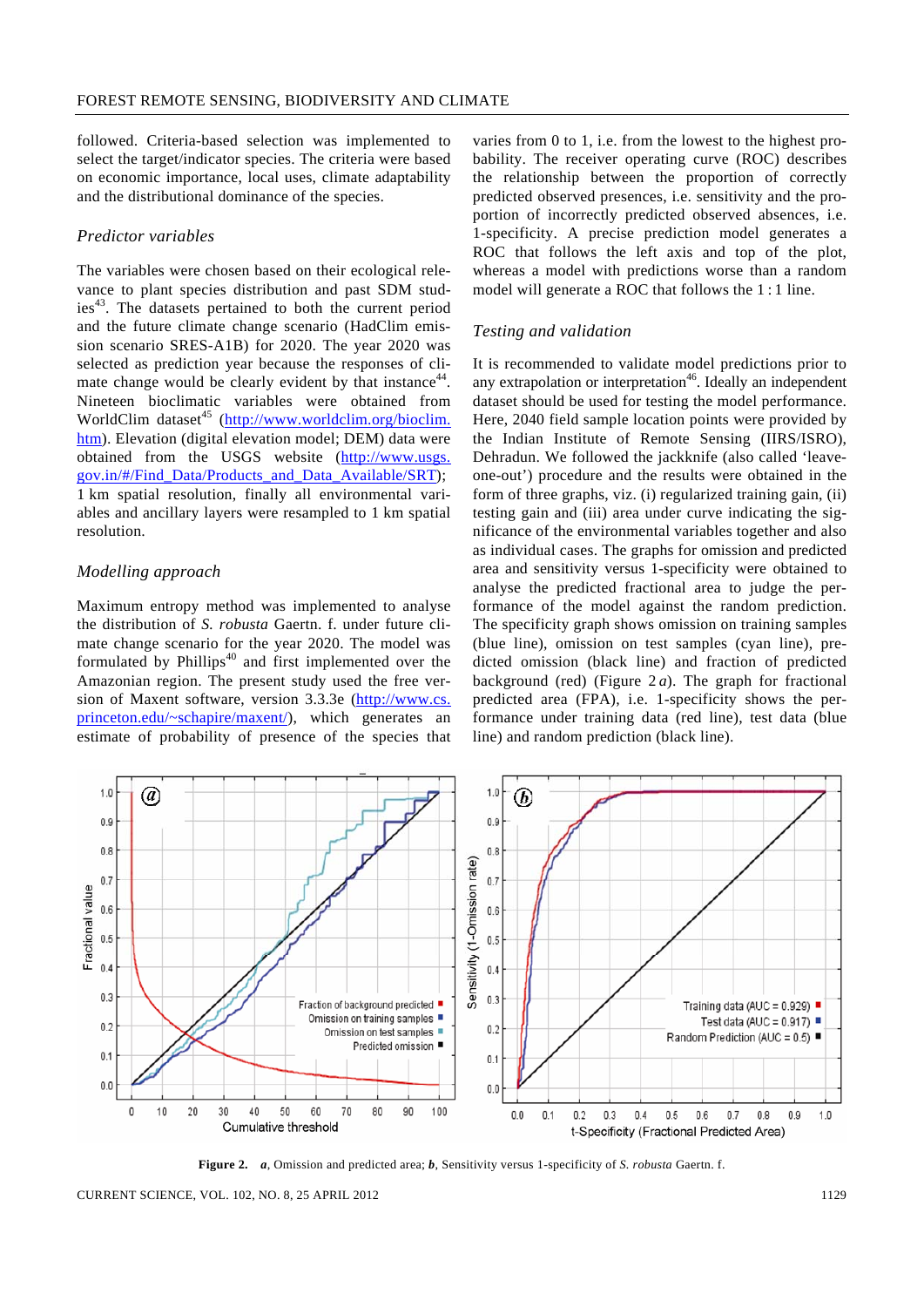| Adina cordifolia, Litsea glutinosa,<br>Adina cordifolia, Syzygium cumini,<br>Dillenia pentagyna, T. tomentosa<br>Dendrocalamus hamittonii<br>T. tomentosa, A. cordifolia<br>Aphanamixis polystachya<br>T. tomentosa, L. parviflora<br>T. tomentosa, T. bellerica,<br>Lagerstroemia parviflora,<br>A. latifolia, T. tomentosa<br>Bauhinia mallabarica,<br>Bambusa arundinacea<br>Themeda arundinacea<br>Associate species<br>T. bellerica, Ficus sp.<br>Alpinia spp., Bamboos<br>Terminalia tomentosa,<br>Elaeagnus latifolia,<br>Butea monosperma,<br><b>Buchanania</b> lanzan<br>Michelia champaca,<br>Trewia nudiflora<br>Madhuca indica,<br>are more general<br>Syzygium cumini,<br>Schima wallichii,<br>Machilus spp.<br>Gravelly on crests and upper slopes<br>Dark alluvium and khurkhani soil<br>Sandy alluvium with dry subsoil<br>Occurs on red and lateritic soils<br>Nahan sandstone with light soil<br>Occurs on well-drained ridges<br>Alluvial soil with boulders<br>Grey clayey alluvium with<br>Rainfall: 1400-1900 mm<br>Alluvial 260 m upwards<br>Locality factors<br>Many different rocks<br>Alluvial loamy soil<br>Rainfall: 3800 mm<br>Good loamy soils<br>wet subsoil<br>and slopes<br>Garo, Khasi, Mikir and Jaintia hills<br>Buxa and Goalpara west division<br>Bamanpokhri and Buxa division<br>Bhabar-Tarai and plain tracts<br>Siwalik hills/Haldwani division<br>Kurseong and Buxa division<br>Eastern sub-Himalayan<br>North and south Kheri<br>Division<br>Teesta valley slopes<br>Anugul and Puri;<br>Kamrup division<br>Kumaon Bhabar<br>North Kheri<br>Saharanpur<br>Dehradun,<br>Haldwani<br>Puri<br>Assam (currently Meghalaya),<br>West Bengal, Assam<br>West Bengal, Assam<br>West Bengal, Assam<br><b>State</b><br>West Bengal<br>Uttar Pradesh<br>Uttar Pradesh<br>Uttar Pradesh<br>West Bengal<br>Uttarakhand,<br>Uttarakhand<br>Uttarakhand<br>Odisha<br>Odisha<br>Assam<br>West light alluvium plains sal<br>Very moist sal-bearing forest<br>Eastern Himalayan lower<br>Moist sal-bearing forest<br>Eastern Himalayan sal<br>Champion and Seth <sup>4</sup> vegetation-type<br>Eastern hill sal forest<br>Eastern Himalayan<br>upper bhabar sal<br>Eastern bhabar sal<br>Moist Siwalik sal<br>Eastern Terai sal<br>Moist bhabar sal<br>Damar sal forest<br>Moist plains sal<br>Bhabar-dun sal<br>Moist Terai sal<br>Peninsular sal<br>Khasi hill sal<br>bhabar sal<br>CIb (ii)<br>$\mathbf{C1a}$ (ii)<br>C2b(ii)<br>C1a(i)<br>CDb(i)<br>3C/C2<br>C2b(i)<br>C <sub>2</sub> d(i)<br>3C/C1<br>C2a<br>C2d<br>C2b<br>đ<br>C2c<br>C1d<br>Сc<br>da<br>CURRENT SCIENCE, VOL. 102, NO. 8, 25 APRIL 2012 | 1130 | Table 2. | Distribution and characteristics of sal forests in India (source: Champion and Seth <sup>4</sup> )<br>Distribution |  |
|-------------------------------------------------------------------------------------------------------------------------------------------------------------------------------------------------------------------------------------------------------------------------------------------------------------------------------------------------------------------------------------------------------------------------------------------------------------------------------------------------------------------------------------------------------------------------------------------------------------------------------------------------------------------------------------------------------------------------------------------------------------------------------------------------------------------------------------------------------------------------------------------------------------------------------------------------------------------------------------------------------------------------------------------------------------------------------------------------------------------------------------------------------------------------------------------------------------------------------------------------------------------------------------------------------------------------------------------------------------------------------------------------------------------------------------------------------------------------------------------------------------------------------------------------------------------------------------------------------------------------------------------------------------------------------------------------------------------------------------------------------------------------------------------------------------------------------------------------------------------------------------------------------------------------------------------------------------------------------------------------------------------------------------------------------------------------------------------------------------------------------------------------------------------------------------------------------------------------------------------------------------------------------------------------------------------------------------------------------------------------------------------------------------------------------------------------------------------------------------------------------------------------------------------------------------------------------------------------------------------------------------------|------|----------|--------------------------------------------------------------------------------------------------------------------|--|
|                                                                                                                                                                                                                                                                                                                                                                                                                                                                                                                                                                                                                                                                                                                                                                                                                                                                                                                                                                                                                                                                                                                                                                                                                                                                                                                                                                                                                                                                                                                                                                                                                                                                                                                                                                                                                                                                                                                                                                                                                                                                                                                                                                                                                                                                                                                                                                                                                                                                                                                                                                                                                                           |      |          |                                                                                                                    |  |
|                                                                                                                                                                                                                                                                                                                                                                                                                                                                                                                                                                                                                                                                                                                                                                                                                                                                                                                                                                                                                                                                                                                                                                                                                                                                                                                                                                                                                                                                                                                                                                                                                                                                                                                                                                                                                                                                                                                                                                                                                                                                                                                                                                                                                                                                                                                                                                                                                                                                                                                                                                                                                                           |      |          |                                                                                                                    |  |
|                                                                                                                                                                                                                                                                                                                                                                                                                                                                                                                                                                                                                                                                                                                                                                                                                                                                                                                                                                                                                                                                                                                                                                                                                                                                                                                                                                                                                                                                                                                                                                                                                                                                                                                                                                                                                                                                                                                                                                                                                                                                                                                                                                                                                                                                                                                                                                                                                                                                                                                                                                                                                                           |      |          |                                                                                                                    |  |
|                                                                                                                                                                                                                                                                                                                                                                                                                                                                                                                                                                                                                                                                                                                                                                                                                                                                                                                                                                                                                                                                                                                                                                                                                                                                                                                                                                                                                                                                                                                                                                                                                                                                                                                                                                                                                                                                                                                                                                                                                                                                                                                                                                                                                                                                                                                                                                                                                                                                                                                                                                                                                                           |      |          |                                                                                                                    |  |
|                                                                                                                                                                                                                                                                                                                                                                                                                                                                                                                                                                                                                                                                                                                                                                                                                                                                                                                                                                                                                                                                                                                                                                                                                                                                                                                                                                                                                                                                                                                                                                                                                                                                                                                                                                                                                                                                                                                                                                                                                                                                                                                                                                                                                                                                                                                                                                                                                                                                                                                                                                                                                                           |      |          |                                                                                                                    |  |
|                                                                                                                                                                                                                                                                                                                                                                                                                                                                                                                                                                                                                                                                                                                                                                                                                                                                                                                                                                                                                                                                                                                                                                                                                                                                                                                                                                                                                                                                                                                                                                                                                                                                                                                                                                                                                                                                                                                                                                                                                                                                                                                                                                                                                                                                                                                                                                                                                                                                                                                                                                                                                                           |      |          |                                                                                                                    |  |
|                                                                                                                                                                                                                                                                                                                                                                                                                                                                                                                                                                                                                                                                                                                                                                                                                                                                                                                                                                                                                                                                                                                                                                                                                                                                                                                                                                                                                                                                                                                                                                                                                                                                                                                                                                                                                                                                                                                                                                                                                                                                                                                                                                                                                                                                                                                                                                                                                                                                                                                                                                                                                                           |      |          |                                                                                                                    |  |
|                                                                                                                                                                                                                                                                                                                                                                                                                                                                                                                                                                                                                                                                                                                                                                                                                                                                                                                                                                                                                                                                                                                                                                                                                                                                                                                                                                                                                                                                                                                                                                                                                                                                                                                                                                                                                                                                                                                                                                                                                                                                                                                                                                                                                                                                                                                                                                                                                                                                                                                                                                                                                                           |      |          |                                                                                                                    |  |
|                                                                                                                                                                                                                                                                                                                                                                                                                                                                                                                                                                                                                                                                                                                                                                                                                                                                                                                                                                                                                                                                                                                                                                                                                                                                                                                                                                                                                                                                                                                                                                                                                                                                                                                                                                                                                                                                                                                                                                                                                                                                                                                                                                                                                                                                                                                                                                                                                                                                                                                                                                                                                                           |      |          |                                                                                                                    |  |
|                                                                                                                                                                                                                                                                                                                                                                                                                                                                                                                                                                                                                                                                                                                                                                                                                                                                                                                                                                                                                                                                                                                                                                                                                                                                                                                                                                                                                                                                                                                                                                                                                                                                                                                                                                                                                                                                                                                                                                                                                                                                                                                                                                                                                                                                                                                                                                                                                                                                                                                                                                                                                                           |      |          |                                                                                                                    |  |
|                                                                                                                                                                                                                                                                                                                                                                                                                                                                                                                                                                                                                                                                                                                                                                                                                                                                                                                                                                                                                                                                                                                                                                                                                                                                                                                                                                                                                                                                                                                                                                                                                                                                                                                                                                                                                                                                                                                                                                                                                                                                                                                                                                                                                                                                                                                                                                                                                                                                                                                                                                                                                                           |      |          |                                                                                                                    |  |
|                                                                                                                                                                                                                                                                                                                                                                                                                                                                                                                                                                                                                                                                                                                                                                                                                                                                                                                                                                                                                                                                                                                                                                                                                                                                                                                                                                                                                                                                                                                                                                                                                                                                                                                                                                                                                                                                                                                                                                                                                                                                                                                                                                                                                                                                                                                                                                                                                                                                                                                                                                                                                                           |      |          |                                                                                                                    |  |
|                                                                                                                                                                                                                                                                                                                                                                                                                                                                                                                                                                                                                                                                                                                                                                                                                                                                                                                                                                                                                                                                                                                                                                                                                                                                                                                                                                                                                                                                                                                                                                                                                                                                                                                                                                                                                                                                                                                                                                                                                                                                                                                                                                                                                                                                                                                                                                                                                                                                                                                                                                                                                                           |      |          |                                                                                                                    |  |
|                                                                                                                                                                                                                                                                                                                                                                                                                                                                                                                                                                                                                                                                                                                                                                                                                                                                                                                                                                                                                                                                                                                                                                                                                                                                                                                                                                                                                                                                                                                                                                                                                                                                                                                                                                                                                                                                                                                                                                                                                                                                                                                                                                                                                                                                                                                                                                                                                                                                                                                                                                                                                                           |      |          |                                                                                                                    |  |
|                                                                                                                                                                                                                                                                                                                                                                                                                                                                                                                                                                                                                                                                                                                                                                                                                                                                                                                                                                                                                                                                                                                                                                                                                                                                                                                                                                                                                                                                                                                                                                                                                                                                                                                                                                                                                                                                                                                                                                                                                                                                                                                                                                                                                                                                                                                                                                                                                                                                                                                                                                                                                                           |      |          |                                                                                                                    |  |
|                                                                                                                                                                                                                                                                                                                                                                                                                                                                                                                                                                                                                                                                                                                                                                                                                                                                                                                                                                                                                                                                                                                                                                                                                                                                                                                                                                                                                                                                                                                                                                                                                                                                                                                                                                                                                                                                                                                                                                                                                                                                                                                                                                                                                                                                                                                                                                                                                                                                                                                                                                                                                                           |      |          |                                                                                                                    |  |

SPECIAL SECTION: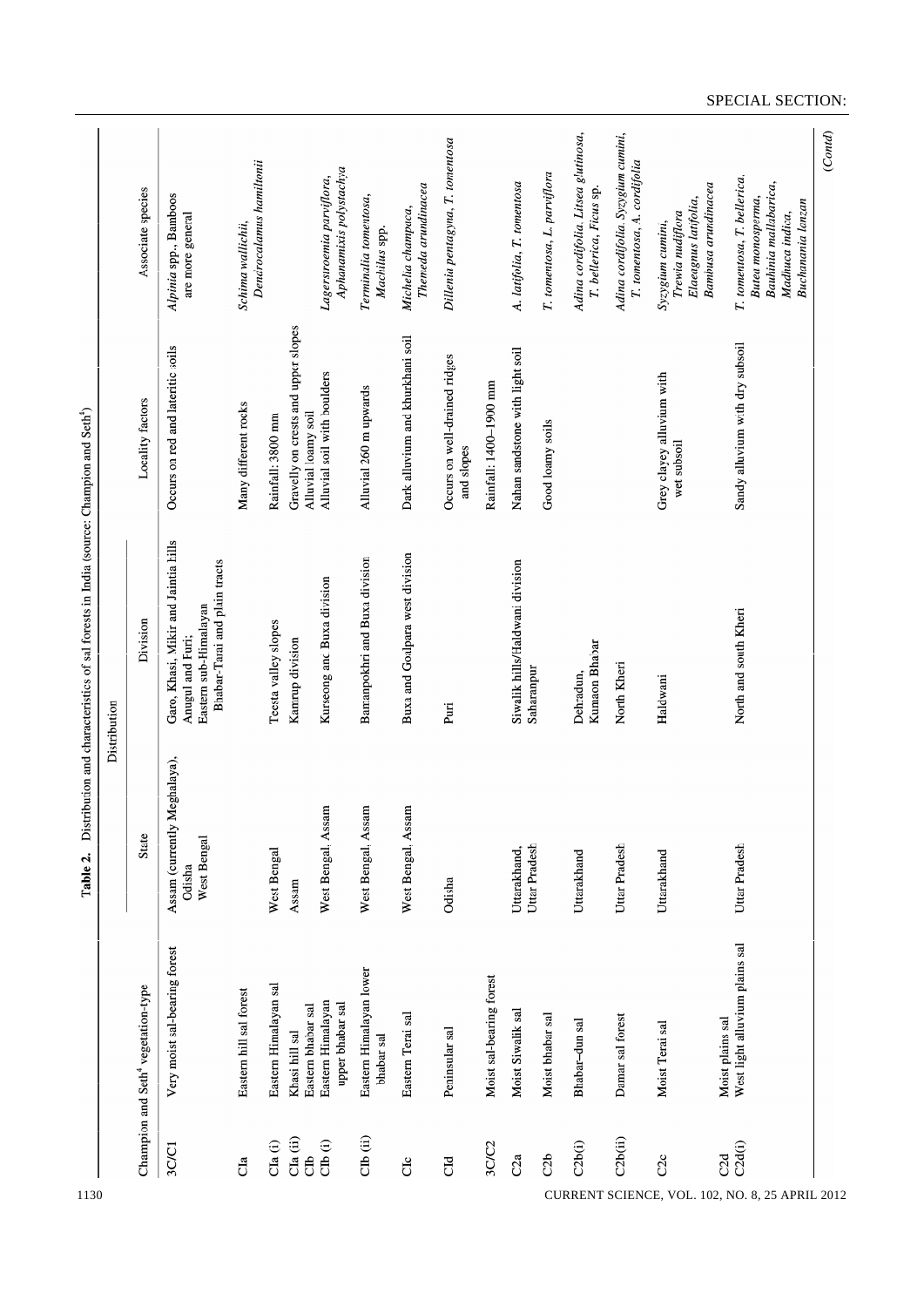| Table 2.              | (Contd)                                                                   |                                   |                                                   |                                                                                |                                                                                                                                                           |
|-----------------------|---------------------------------------------------------------------------|-----------------------------------|---------------------------------------------------|--------------------------------------------------------------------------------|-----------------------------------------------------------------------------------------------------------------------------------------------------------|
|                       |                                                                           |                                   | Distribution                                      |                                                                                |                                                                                                                                                           |
|                       | Champion and Seth <sup>4</sup> vegetation-type                            | State                             | Division                                          | Locality factors                                                               | Associate species                                                                                                                                         |
| C2d(ii)               | Chandar sal                                                               | Uttar Pradesh                     | Pilibhit                                          | Low lying Chandars                                                             | Themeda arundinacea<br>Syzygium cerasoideum,                                                                                                              |
| C2d(iii)              | Eastern heavy alluvium<br>plains sal                                      | Uttar Pradesh,<br>Assam           | Gorakhpur,                                        | Yellow clayey alluvium                                                         | T. bellerica, T. chebula<br>Terminalia tomentosa,<br>Dillenia pentagyna,                                                                                  |
|                       |                                                                           |                                   | Guna/Goalpara west division                       | On red soils overlaying<br>boulder deposits                                    | Gmelina arborea<br>Amoora wallichii,                                                                                                                      |
| C2d(iv)               | Kamrup sal                                                                | Assam                             | Kamrup division                                   | Yellow clayey alluvium and<br>khurkhani soils                                  | Dillenia pentagyna,<br>Careya arborea                                                                                                                     |
| C2e                   | Moist Peninsular sal forest                                               |                                   |                                                   | Crystalline rocks with<br>yellow soils                                         |                                                                                                                                                           |
| C2e(i)                | Moist Peninsular high<br>level sal forest                                 | Madhya Pradesh<br>Odisha,         | Kalahandi,<br>Supkhar                             | Hills on laterite trap and<br>crystalline rocks                                | Dendrocalamus strictus,<br>Albizzia chinensis,<br>Syzygium cumini,<br>Cedrela toona                                                                       |
|                       |                                                                           |                                   |                                                   | Occurs on deep loam,<br>black soil, laterite                                   | Anogeissus latifolia,<br>Madhuca indica                                                                                                                   |
| C <sub>2</sub> e(ii)  | Moist Peninsular low level<br>sal forest                                  | Chattisgarh<br>Odisha,            | Angul/Ghumsar division<br>Southern Raipur         | Crystalline rocks with<br>yellow loam soils                                    | Madhuca indica, T. chebula<br>Mitragyna parviflora,<br>T. tomentosa,                                                                                      |
| C <sub>2</sub> e(iii) | Moist Peninsular valley sal                                               | Odisha<br>Bihar<br>Bihar<br>Bihar | Upper Odisha<br>Singhbhum<br>Singhbhum<br>Saranda | Crystalline rocks with<br>deep loam soil                                       | T. tomentosa, A. cordifolia                                                                                                                               |
| DSI                   | High level plateau sal<br>Damp valley sal<br>Moist hill sal<br>Valley sal |                                   |                                                   | On flat topped hills over 800 m<br>Except ultrabasic rocks<br>Ferruginous loam | Wendlandia sp., Indigofera sp.<br>Bauhinia retusa, Themeda sp.<br>Moghania sp., Imperata sp.,<br>Croton oblongifolius,<br>Polyalthia sp.,<br>Imperata sp. |
|                       | Moist sal savannah                                                        |                                   |                                                   | Throughout the Gangetic Plains                                                 | Lagerstroemia parviflora,<br>Lannea coromandalica                                                                                                         |
|                       | High level savannah                                                       | Assam                             | Kamrup division                                   | Generally occurs in old clearings                                              | Careya arborea, Zizyphus sp.                                                                                                                              |

CURRENT SCIENCE, VOL. 102, NO. 8, 25 APRIL 2012 1131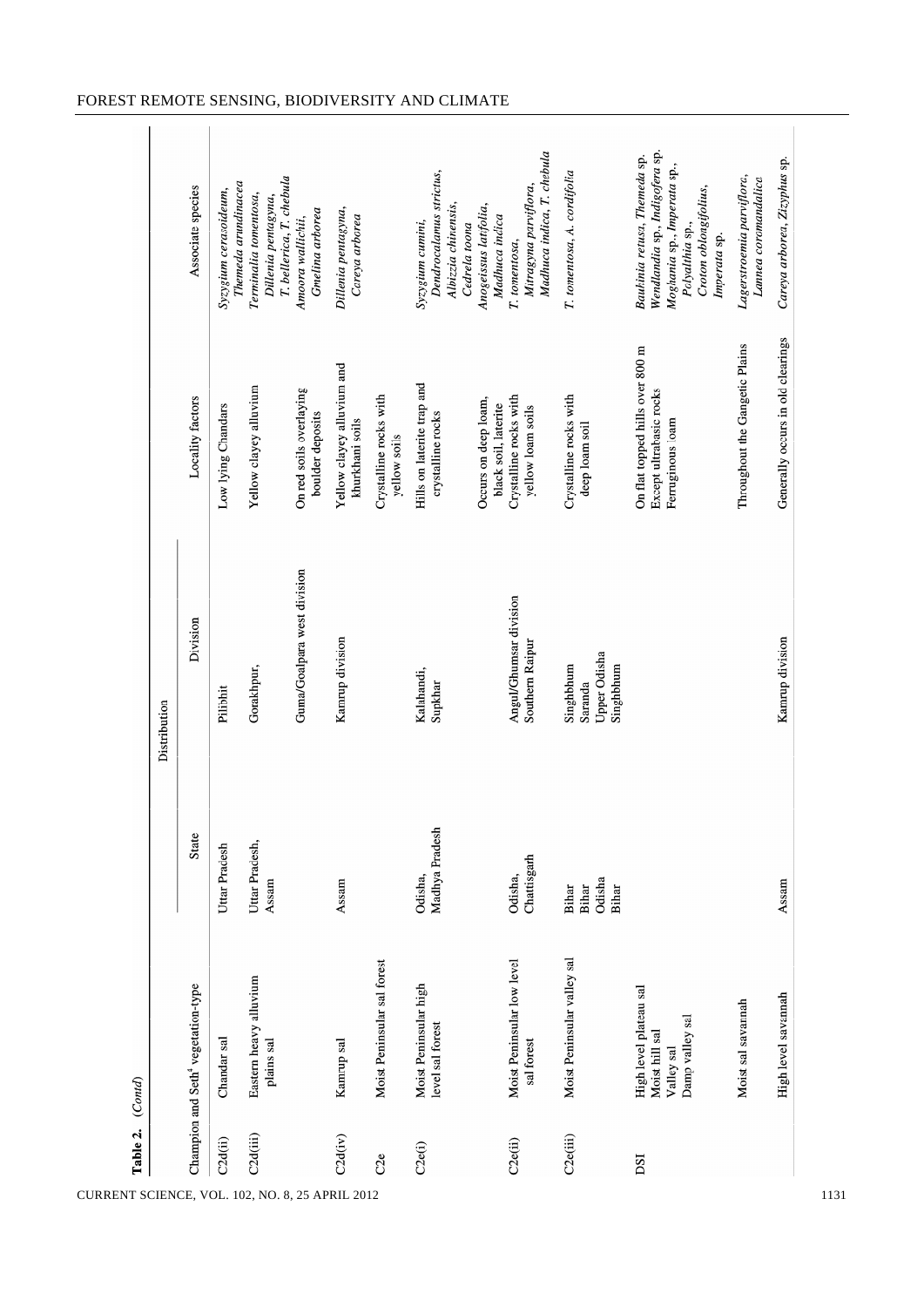

**Figure 3.** Maxent model based distribution of *Shorea robusta* Gaertn. f. for the year 2020.

# **Results**

The Maxent model provided potential distribution of sal (Figure 3), which represents the logistic output of the model, wherein the probability of presence is represented as an estimate between 0 and 1. Warmer colours showed areas with better predicted conditions; red colour indicates high probability of suitable conditions for the species, whereas green colour indicates moderate conditions and lighter shades of blue indicate low predicted probability of suitable conditions. The distribution of white dots shows the locations used for training data, whereas violet dots show test locations. The model has shown probable distribution of sal during 2020 in northern and eastern India, with few patches in central and northeastern India to be moderately suitable for the species (Figure 3). In northern India, the distribution was observed in Himachal Pradesh (Siwalik hills), Uttarakhand (Siwalik hills and Bhabar regions) and UP (dominantly in the Terai region and in the Vindhyan hills), whereas in central India, it was observed in Madhya Pradesh and Chhattisgarh. In eastern India the distribution was seen in Jharkhand, Bihar, West Bengal and Odisha (Koraput and Puri districts); whereas in northeastern India, it was observed in Arunachal Pradesh, Assam and Meghalaya (Kamrup hills). In general, shifts are observed towards the eastern coast and northern part of India owing to the higher moisture content. The area under the ROC curve (AUC) is also shown in Figure 2 *a*. The red line (training) and blue (testing) line show the 'fit' of the model to the training data and testing data respectively. The red line indicates whether the model prediction was better than random. The AUC obtained for training data was 0.929 and test data was 0.917, compared to the expected AUC of 0.5 for random prediction.

## *Evaluation of predicted results – Jackknife plot – AUC and training gain*

The AUC plot indicated temperature seasonality to be the most effective single variable for predicting the distribution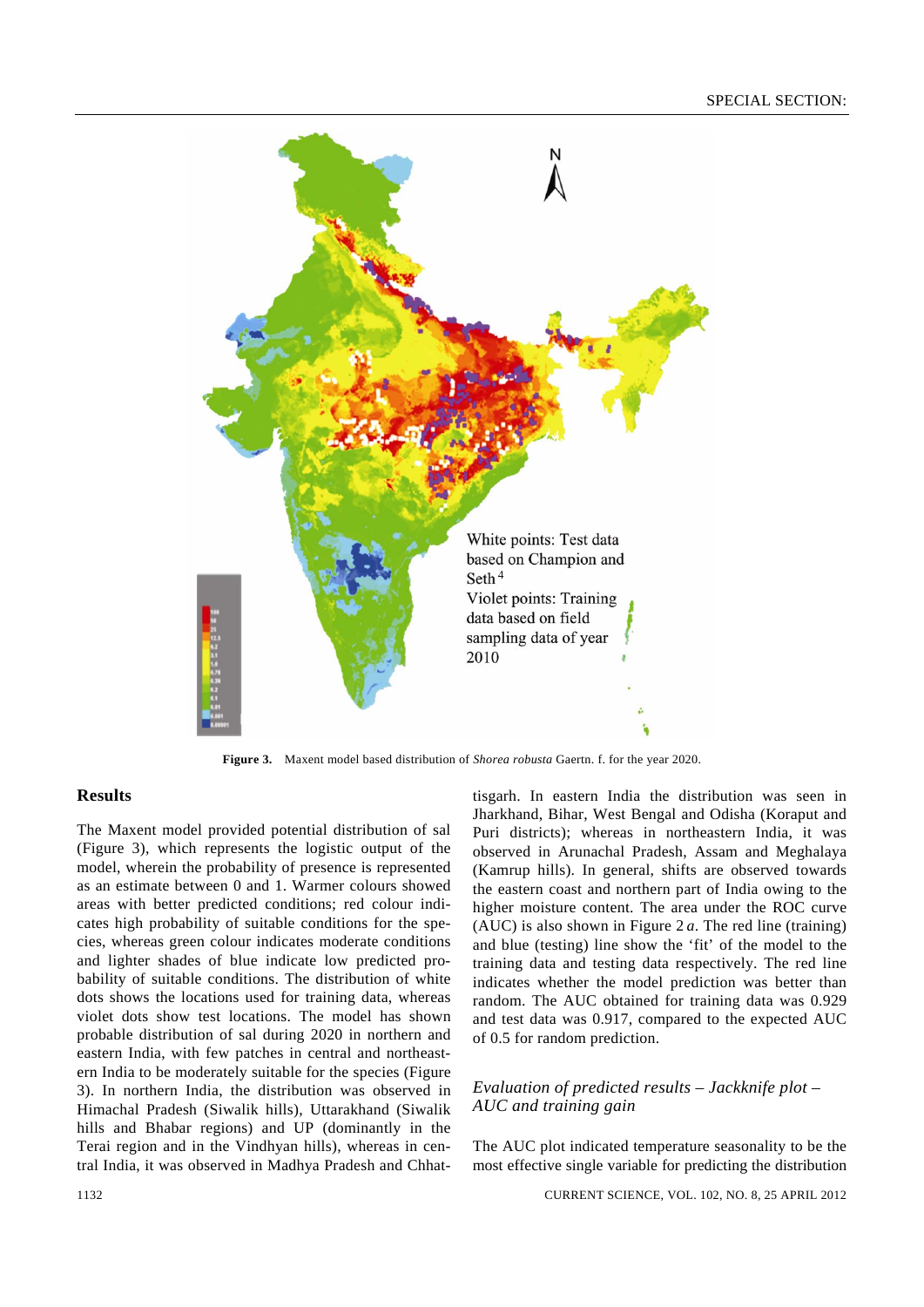

**Figure 4.** Jackknife of (*a*) area under the curve; (*b*) regularized training gain for *S. robusta* Gaertn. f. bio1, Annual mean temperature; bio2, Mean diurnal range; bio3, Isothermality; bio4, Temperature seasonality; bio5, Maximum temperature of warmest month; bio6, Minimum temperature of coldest month; bio7, Temperature annual range; bio8, Mean temperature of wettest quarter; bio9, Mean temperature of driest quarter; bio12, Annual precipitation; bio13, Precipitation of warmest month; bio14, Precipitation of driest month; bio15, Precipitation seasonality; bio16, Precipitation of wettest quarter; bio17, Precipitation of driest quarter; bio18, Precipitation of warmest quarter; bio19, Precipitation of coldest quarter; India\_srtm; Digital Elevation Model of India.

of the occurrence data that were set aside for testing (Figure 2 *a*), when predictive performance was measured using AUC, even though it was hardly used by the model built using all the variables. The precipitation of the driest month did not show any significance in the prediction as indicated by the lowest gain shown in AUC. Comparison of the jackknife plots indicated the significance of environmental variables in the model prediction. It can be clearly seen from the plot for training gain (Figure 4) that, if the model uses only bio14, i.e. precipitation of the driest month, it achieves almost no gain, so the variable is not (by itself) useful for estimating the distribution of sal*.* On the other hand, bio4, i.e. temperature seasonality allows a reasonably good fit to the training data. This indicates the influence of variation in seasonal temperature on the phenological cycle of the species. As depicted by the cyan-coloured bars, it appears that temperature seasonality has a significant role in the training set-based prediction, as the absence of the variable resulted in significant decrease in gain. This indicates that decline in precipitation is the crucial factor that highlights the need of higher moisture content for species growth.

## *Sal forests distribution in India*

The present study attempted to predict the distribution of sal forests in India for the year 2020 based on the occurrence locations provided for the 1960s by Champion and Seth<sup>4</sup>. The field surveys were carried out by Champion

and Seth $4$  during November 1961 to June 1962. The location, species composition as well as locality factors were considered to characterize the sal forests in India (Table 2). Dominant distribution was observed in northern India, especially along the Terai tract in UP, which contains humus-rich alluvial soils. The occurrence of sal forests during the 1970s (1972–1975) confirms their occurrence during the 1960s as well. The Maxent model was run using the training data for the 1960s, whereas the field data collected during 1999–2009 on sal species locations were used as test data. Then 1004 locations were used as training data, whereas 2040 sampling locations were used for testing and validation of the distribution provided by the model. As the data collected by Champion and Seth $4$  were based on the field surveys and do not contain any specified boundaries for sal forests, it was not possible to get the species locations. Thus the points were confirmed on the nearest available satellite imageries of 1972–1975, thereby creating the past distribution scenario with 100% certainty for utility in the Maxent model. The field sampling data collected during 1999–2009 also indicated the presence of majority of the forest locations with respect to those during the 1960s. However, due to unavailability of cloud-free data, some occurrence locations gathered from Champion and Seth $4$  could not be confirmed (Figure 1). The SDMs output on sal distribution prediction would help in providing the probable locations where the forests would tend to shift during changing climate in future scenarios, which could be utilized for better conservation and management of forested landscapes.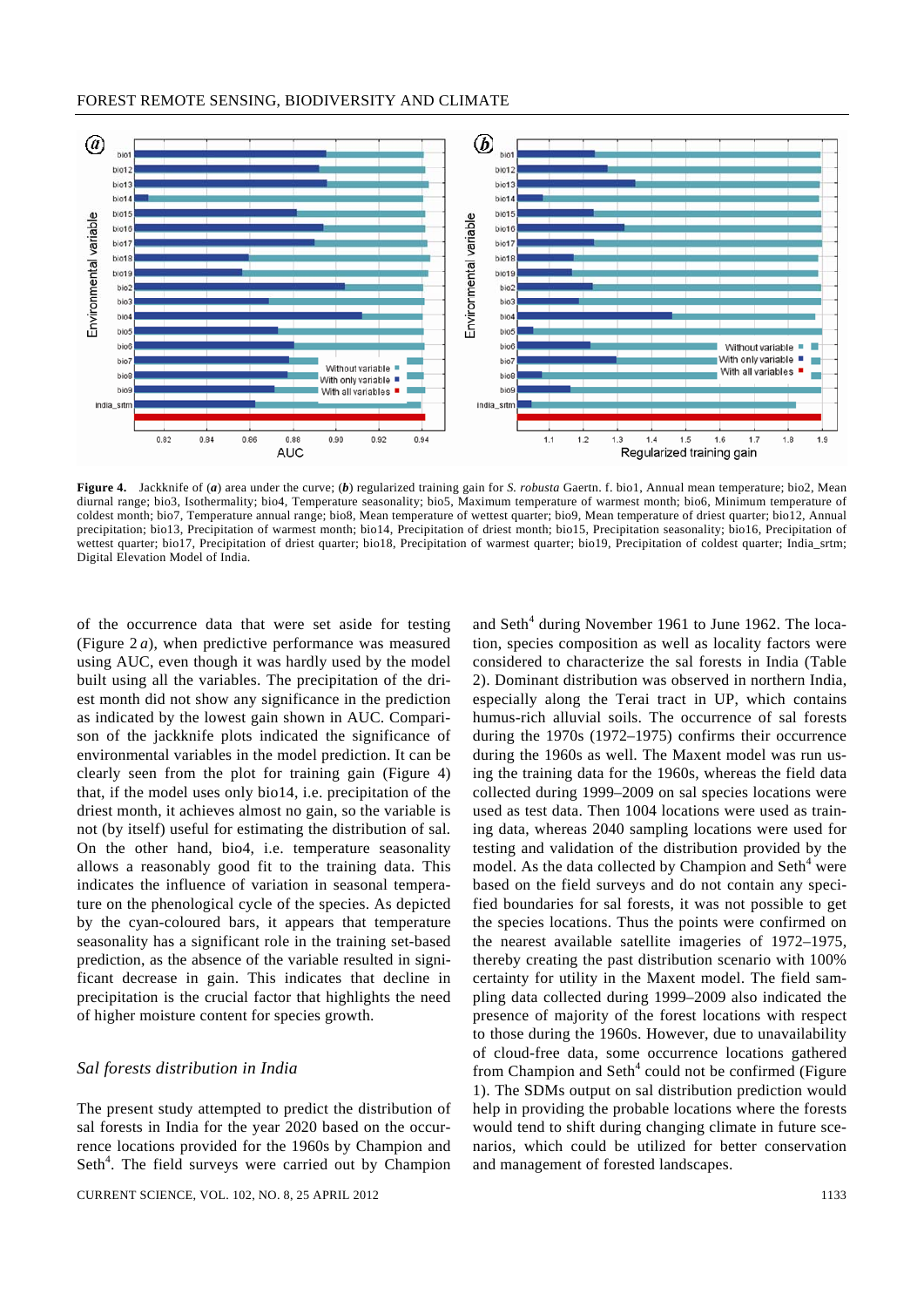#### **Discussion and conclusion**

The present study utilized the existing information, i.e. literature<sup>4</sup>, satellite data<sup>15</sup> and species occurrence data generated in another study<sup>16</sup>, to generate past scenario with respect to target species and validation of future prediction scenario (Table 2; Figures 1 and 3). The AUC of 0.929 and 0.917 observed for the test and training data respectively, indicated higher success rates with low omission. It has predicted the probable distribution of the species in eastern and northeastern India owing to higher moisture content. Climate change studies have indicated that eastern and northeastern India are likely to become much wetter compared to other parts of the country<sup>25</sup>. The shift towards the eastern region also indicated the suitable conditions along the eastern coast (Figure 3). Joshi *et al.*47 have found that soil moisture and soil depth are the influential factors in the Himalayan region. Dominant distribution of sal was observed in alluvial soils and red loam soils in northern India, indicating the suitability of the soils due to higher water holding capacity and greater moisture content<sup>4</sup>. Sal species exhibits semievergreen habit and hence cannot survive in the drought conditions. Few sal distributions in northern Madhya Pradesh demarcated according to Champion and Seth<sup>4</sup> were not found in reference to field locations collected during 1999–2009; and these areas also showed lesser probability of distribution in Maxent prediction (Figures 1 and 3). This shows the non-suitability of the areas due to following reasons: (a) they are situated in the central region of India, where the disturbances due to human interference are higher and (b) they come under drier parts of the country, which could affect the growth of sal. Higher anthropogenic pressure also results in poor regeneration of sal that ultimately poses a threat to the biodiversity<sup>5,6</sup>. For conservation of sal in such regions, artificial regeneration should be undertaken by the authorities in collaboration with local people. A sal plantation area has been raised and maintained by local communities in conjunction with the forest department in Kharagpur, West Bengal (Figure 1 *b*). The study reveals suitability of wetter regions and moisture-rich soils for the distribution of sal. Northeastern India is one of the biodiversity hotspots and also accommodates diverse forests<sup>48</sup>. The shift of the sal species towards the northeastern region supports this fact and indicates the suitability of the region under increased temperatures in the future. This could be considered as one of the reasons for the conservation of the biodiversity hotspots. Though the field location data cannot be available for the future, validation using data from the last century is the most useful as it lies at the 65–80% of prediction timescale/ range. An observed decrease in sal forests during 1999– 2009 with respect to the 1960s calls for urgent attention. Satellite remote sensing technique proved useful in identification and characterization of sal species (as they

occur in consociations and represent the top canopy) in generating past distribution scenarios, and thereby providing inputs for modelling studies leading to biological and ecological conservation implementation.

- 1. Tewari, D. N., *A Monograph on Sal* (*Shorea robusta* Gaertn. f.), International Book Distributors, Dehradun, 1995.
- 2. Gautam, K. H. and Devoe, N. N., Ecological and anthropogenic niches of sal (*Shorea robusta* Gaertn. f.) forest and prospects for multiple-product forest management – a review. *Forestry*, 2006, **79**, 81–101.
- 3. Gautam, K. H., Regeneration status of sal (*Shorea robusta*) forests in Nepal, Department of Forests, Kathmandu, 1990, p. 11.
- 4. Champion, H. G. and Seth, S. K., *A Revised Survey of the Forest Types of India*, The Manager of Publications, Delhi, 1968.
- 5. Timilsina, N., Ross, M. S. and Heinen, J. T., A community analysis of sal (*Shorea robusta*) forests in the western Terai of Nepal. *For. Ecol. Manage.*, 2007, **241**, 223–234.
- 6. Pandey, S. K. and Shukla, R. P., Regeneration strategy and plant diversity status in degraded sal forests. *Curr. Sci.*, 2001, **81**, 95–102.
- 7. O'Malley, L. S. S., Provincial geographies of India: Bengal, Bihar, and Orissa, Sikkim, 2011.
- 8. Negi, S. S., *Indian Forestry through Ages*, Indus Publishing Company, New Delhi, 1994, pp. 42–43.
- 9. Edwards, D. M., Non-timber forest products from Nepal: aspect of the trade in medicinal and aromatic plants. Forest Research and Survey Center, Kathmandu, 1996, p. 134.
- 10. Narayanmurti, D. and Das, N., A preliminary note on adhesives, building boards, and moulding powders from tree's bark. *Indian For*., 1951, **77**, 706–708.
- 11. Chitale, V. S., Matin, S., Behera, M. D., Dutta, S. K. and Roy, P. S., Community level classification and characterization of sal forest for micro-level conservation in Himalayan foothills of Uttar Pradesh. In International Workshop on Biodiversity and Climate Change, IIT Kharagpur, 19–22 December 2010.
- 12. Pandey, S. K. and Shukla, R. P., Plant diversity in managed sal (*Shorea robusta* Gaertn. f.) forest of Gorakhpur, India: species composition, regeneration and conservation. *Biodivers. Conserv.*, 2003, **12**, 2295–2319.
- 13. Singh, K. P. and Kushwaha, C. P., Paradox of leaf phenology: *Shorea robusta* is a semi-evergreen species in tropical dry deciduous forests in India. *Curr. Sci.*, 2005, **88**, 1820–1824.
- 14. Gautam, M. K., Tripathi, A. K. and Manhas, R. K., Assessment of critical loads in tropical sal (*Shorea robusta* Gaertn. f.) forests of Doon Valley Himalayas, India. *Water, Air Soil Pollut.*, 2011, **218**, 235–264.
- 15. United States Geological Survey; http://www.usgs.gov/pubprod/ aerial.html#satellite; accessed in November 2011.
- 16. Anon., Biodiversity characterisation at landscape level in northern plains using satellite remote sensing and geographic information system. A Joint Department of Space and Department of Biotechnology Project), Indian Institute of Remote Sensing (NRSC), Department of Space, Government of India, Dehradun, 2011.
- 17. Matin, S., Chitale, V. S., Behera, M. D., Mishra, B. and Roy, P. S., Fauna data integration and species distribution modelling as two major advantages of geoinformatics-based phytobiodiversity study in today's fast changing climate. *Biodivers. Conserv.*, 2012; doi:10.1007/s10531-012-0233-2.
- 18. Kirschbaum, M. U. F., Cannell, M. G. R., Cruz, R. V. O., Galinski, W. and Cramer, W. P., Climate change impacts on forests. In *Climate Change. Impacts, Adaptation and Mitigation of Climate Change: Scientific-Technical Analyses* (eds Watson, R. T. *et al.*), Cambridge University Press, Cambridge, 1996.
- 19. Holdridge, L. R., Determination of world plant formations from simple climatic data. *Science*, 1947, **105**, 367–368.

1134 CURRENT SCIENCE, VOL. 102, NO. 8, 25 APRIL 2012